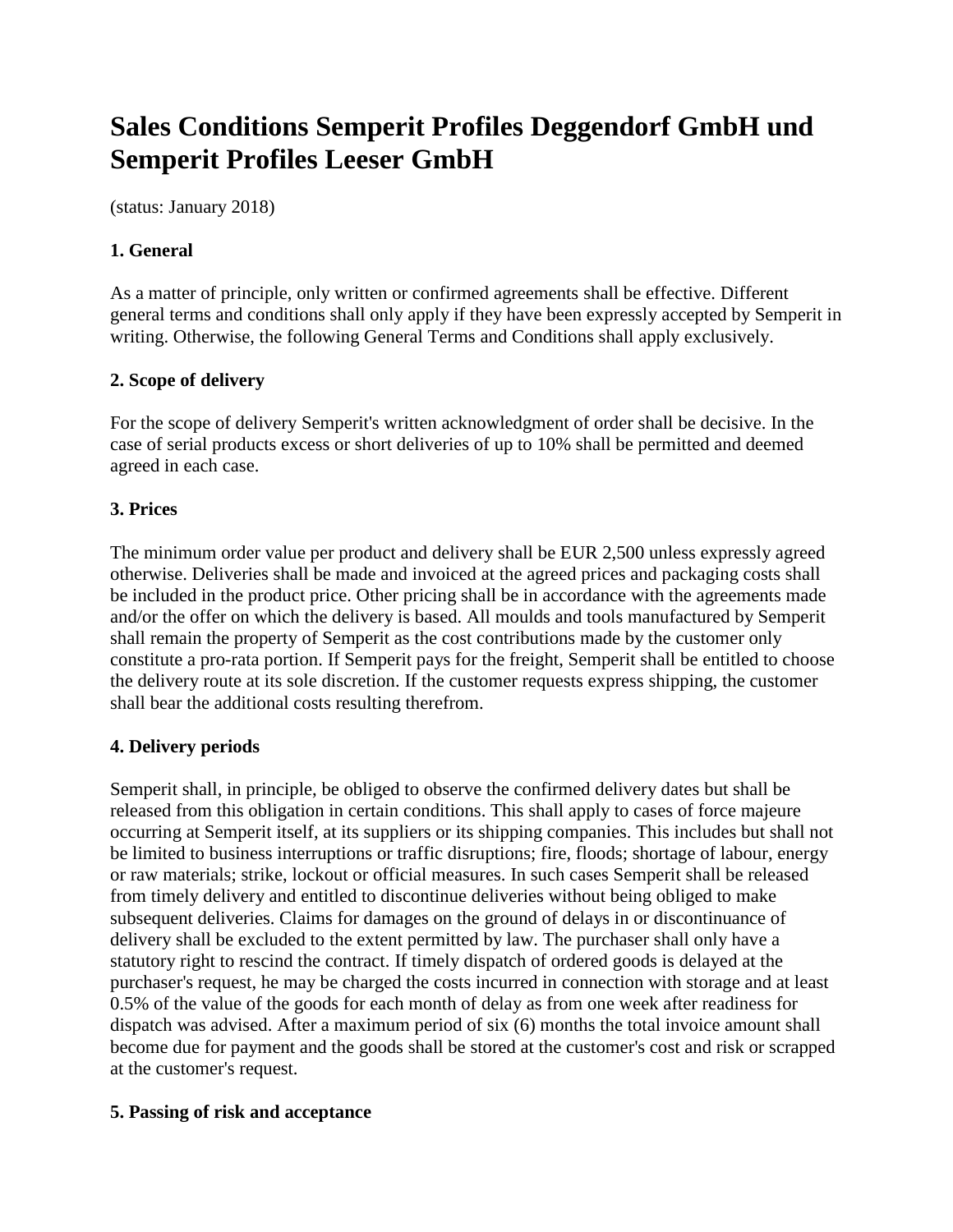The goods shall be shipped exclusively at the recipient's risk. Semperit shall only pay for damage to or loss of goods during transportation if a transport insurance was taken out against that risk. For such claims to be recognised, complaints, if any, shall be immediately recorded on the shipping documents at the time of delivery and notified to the forwarder.

## **6. Returns**

As a matter of principle, goods that have been produced properly and in time will not be accepted back, since Semperit exclusively produces for specific customers and specific orders.

## **7. Retention of title**

- Goods shall be delivered subject to retention of title. Goods shall remain the property of the seller until full payment of all of his receivables, including future ones, under his business relation with Semperit.
- The purchaser cannot acquire title to the goods by processing them into a new item. The purchaser may process on behalf of the seller, if applicable. That means that also processed goods serve the purpose of securing retention of title. If the purchaser processes goods together with third-party goods, i.e. goods which do not belong to the seller, the seller shall become the co-owner of the new items in proportion of the value of his goods to that of the third-party goods. The new items resulting from processing shall be deemed goods of the seller which are subject to retention of title.
- The purchaser shall retain his conditional title to the goods vis-à-vis his customers until they have paid the full purchase price.
- All claims of the purchaser from reselling goods that are subject to retention of title shall be assigned to the seller. If the goods that are subject to retention of title are sold by the seller together with third-party goods which do not belong to the seller, be it without or after processing, the purchase price claim shall only be deemed assigned in the amount of the value of the goods that are subject to retention of title.
- The purchaser shall be authorised to collect accounts receivable from the resale. At the seller's request the purchaser shall advise the seller the debtors of the assigned claims. The seller may notify the debtors of the assignment.
- Retention of title by the seller shall be conditional to the extent that title to the goods that are subject to retention of title will immediately pass to the purchaser and the purchaser will be entitled to the assigned claims ipso jure after full payment of his claims under the business relation.
- The seller shall be obliged to release the security to which he is entitled at his option to the extent that the value of the security exceeds 25% of all claims to be secured.
- Cash payments, cheque payments and bank remittances made against submission of an acceptor's bill of the purchaser issued by Semperit shall only constitute performance if and when that bill has been honoured by the drawee and Semperit has, thus, been finally released from liability under the bill. The purchaser shall take out sufficient insurance for goods that are subject to retention of title, including but not limited to fire and theft insurance. Already at this point claims vis-à-vis the insurance in connection with a loss are assigned to Semperit in the total invoice amount. The purchaser shall inform the insurance company of assignment of the claim. Semperit shall immediately be notified of any attachments or other impairment of title, also by third parties, and title shall be confirmed to the third parties and Semperit in writing. Asserting retention of title, in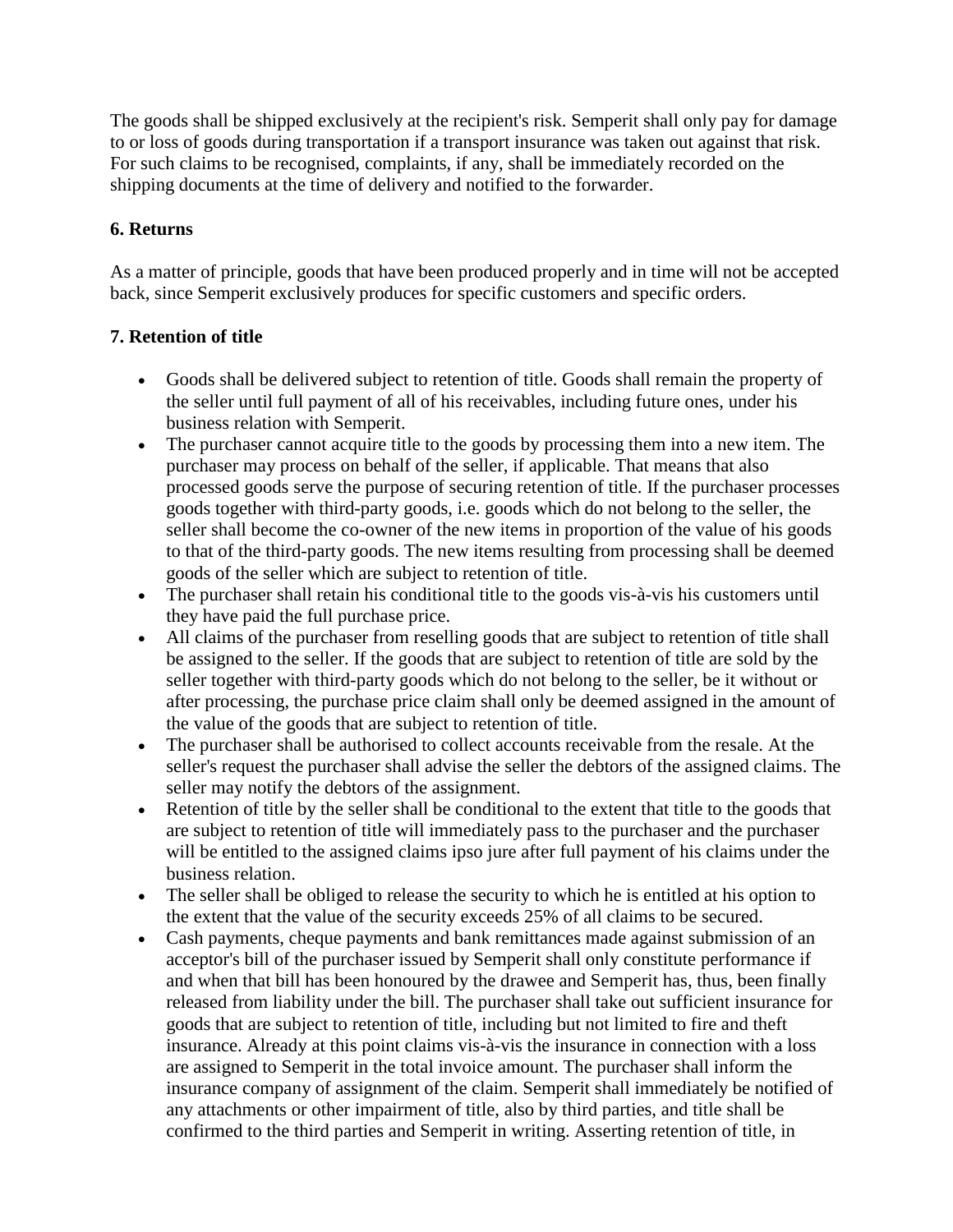particular by taking back goods, shall not be deemed a rescission of the contract. In the case of default of payment or if Semperit 's title to the goods is jeopardised, taking back of goods shall be admissible at any time. Notwithstanding the purchaser's payment obligation Semperit shall be entitled to sell the goods taken back by it at best price in the open market and to credit the proceeds minus a handling fee of 10% of the value of the goods.

#### **8. Terms of payment**

The invoice shall, in principle, be issued on the day of dispatch, i.e. on the day on which the goods are either handed over to the forwarder or to the customer who collects the goods himself. Unless different payment agreements exist, our invoices shall be payable within 10 calendar days with a 2% cash discount or within 30 days without any deduction. As a matter of principle, periods shall start to run on the invoice date. If the 30-day payment period is not observed, default interest in the amount of the applicable discount rate of the regional central bank plus 4% p.a. may be charged.

The date on which the amount is available to Semperit or credited to its account shall be deemed the date of receipt of payment. The risk of the mode of payment shall be borne by the customer. As a matter of principle, no cash discount may be deducted from invoices for costs of tools or other third-party costs, which shall be payable within 10 days. Payments by bill of exchange shall require an express agreement with Semperit, in which case the amount of the bill of exchange may only be finally credited to the customer account if the bill of exchange was honoured within the time limit.

## **9. Warranty conditions**

Semperit shall assume warranty for the products supplied by it exclusively according to the following provisions and on the basis of the Warranty Conditions for EPDM Products. Semperit shall remedy defects of supplied products at its option by subsequent improvement (to the extent possible) or substitute delivery. In both cases the customer shall grant a reasonable grace period. Damage may, in principle, only be recognised if the goods complained about are completely made available to the manufacturer for him to be able to check whether the notification of the defect is correct. Warranty claims shall become statute-barred six (6) months after delivery to the purchaser. In the case of profiles or mouldings that have already been installed or processed this period shall be extended to five (5) years in relation to the quality features of the products. Any replacement that is necessary in such a case shall be subject to prior co-ordination and approval by Semperit to ensure the most cost-effective solution. At Semperit's request its product liability insurance company shall be called in as an additional contracting party for claim settlement, if any. As a matter of principle, warranty claims shall not be assigned. Additional claims, in particular claims for damages of any kind shall be excluded to the extent permitted by law and if they are not covered by Semperit's product liability insurance. Goods which have been complained about for justified reasons may be returned at the manufacturer's cost.

## **10. Place of performance and place of jurisdiction**

The place of performance and the place of jurisdiction for both parties shall be Deggendorf. Semperit shall be entitled to bring an action before District Court or Regional Court Deggendorf